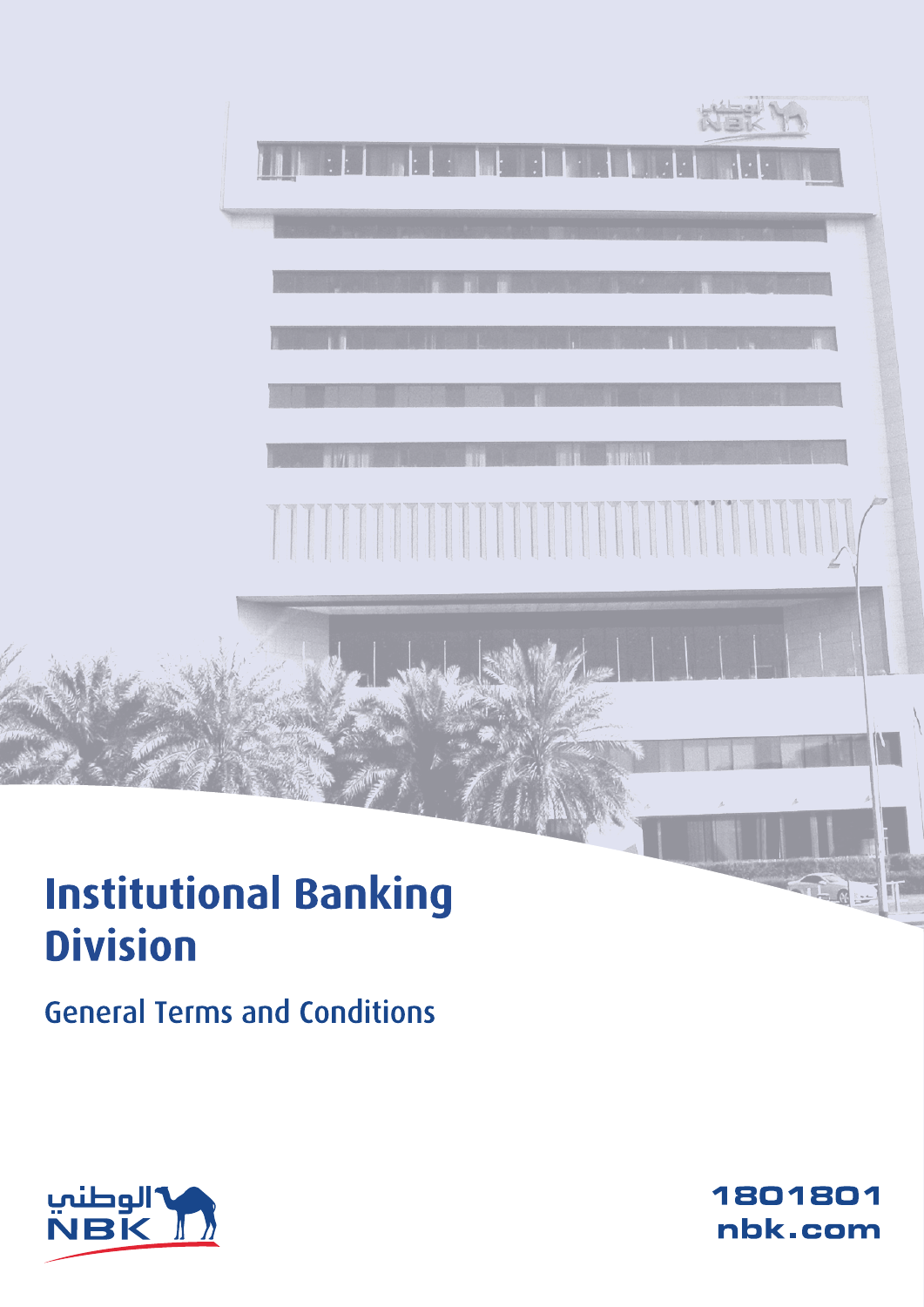**December 2014**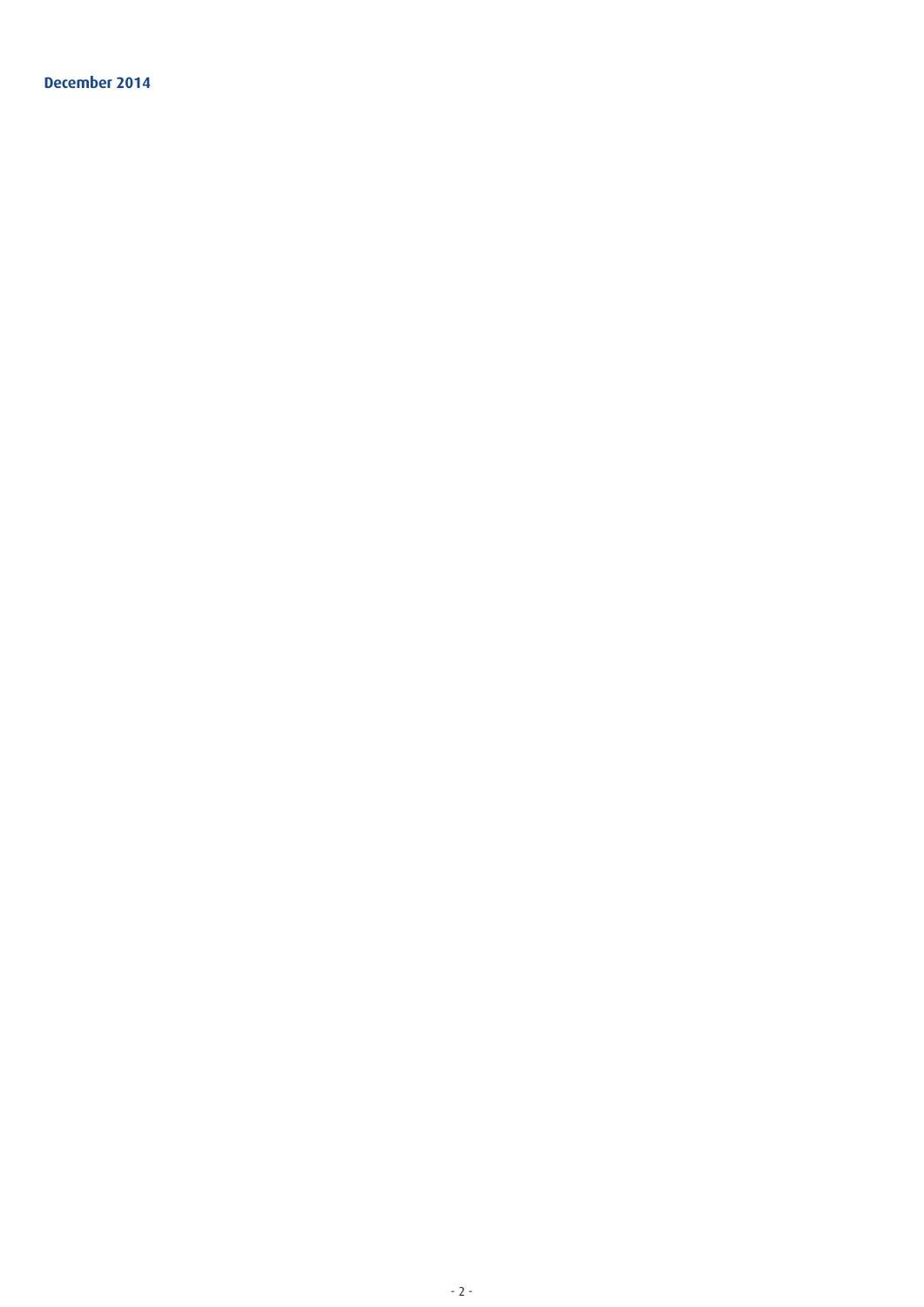# **Table of Contents**

| 1. Definitions and Interpretation                 | 4  |
|---------------------------------------------------|----|
| 2. Scope of and amendments to these General Terms | 5  |
| 3. Instructions to NBK and Bank Documentation     | 6  |
| 4. Bank Secrecy                                   | 8  |
| 5. Personal Data                                  | 8  |
| 6. Use of the Services of Third Parties           | 8  |
| 7. Liability of NBK                               | 9  |
| 8. Client's Duties                                | 9  |
| 9. Legal and Beneficial Ownership of Assets       | 9  |
| 10. Change in Legal Status of Client              | 10 |
| 11. Applicable Law and Jurisdiction               | 10 |
| 12. Representations                               | 10 |
| 13. Notices                                       | 11 |
| 14. Statements                                    | 11 |
| 15. Reversal and Correction of Entries by NBK     | 11 |
| 16. Un cleared Effects                            | 11 |
| 17. Appropriation of Payments                     | 12 |
| 18. Foreign Accounts and Currency Transactions    | 12 |
| 19. Payment Orders                                | 12 |
| 20. Interest                                      | 12 |
| 21. Bank Charges, Commissions and Fees            | 13 |
| 22. Change in Interest and Fees                   | 13 |
| 23. Costs and General Indemnity                   | 13 |
| 24. Security                                      | 13 |
| 25. Release of Security                           | 14 |
| 26. Right of Retention                            | 14 |
| 27. Netting and Set-Off                           | 14 |
| 28. Assignments                                   | 15 |
| 29. No Waiver                                     | 15 |
| 30. Invalidity                                    | 15 |
| 31. Termination                                   | 15 |
| 32. Client's Tax                                  | 16 |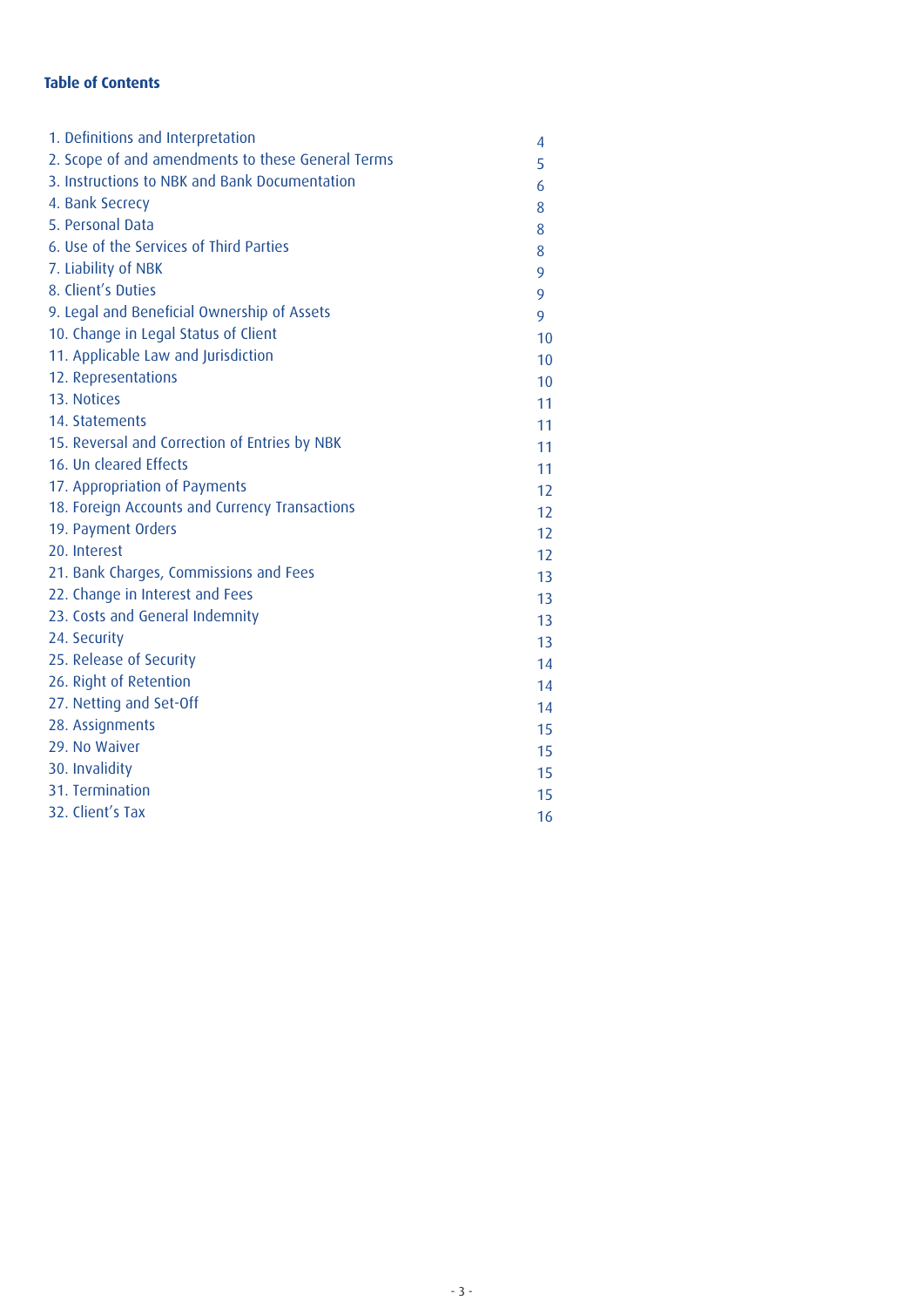# **1. Definitions and Interpretation**

# **1.1 Definitions:**

In these General Terms and Conditions of Business, the following terms shall have the following meanings:

**"Account"** means all accounts opened by NBK in the name of its Clients and includes all moneys (including any money market placements) or balances thereof, deposited therein, all interest (accrued and accruing) and all related rights.

**"Additional Terms & Conditions"** means the terms and conditions (other than these General Terms) issued by NBK from time to time regulating the obligations of NBK and the Client in relation to certain banking facilities, products and/or banking relationship.

**"Assets"** means any tangible or intangible movable or any non-movable asset or item, including but not limited to, money, goods, currencies, securities, rights under contracts and other rights and instruments conferring rights to receive money or goods or other interests.

**"Business Day"** means any day (other than a Friday or a Saturday) on which banking institutions in Kuwait are open for business.

**"Business Hours"** means 0730 hours to 1530 hours Kuwait time on a Business Day or as may be otherwise determined by NBK from time to time.

**"Client"** means any person or entity in whose respect an Account is opened with NBK, or any person or entity with whom NBK transacts any business (even if such business consists of a series of one-off transactions), and includes its successors in title, its assigns (where permissible) and all officers and employees of the Client.

**"Cut-Off Times"** means the Standard Cut-Off Times which are issued by NBK as may be revised and amended from time to time.

**"Event of Default"** means the occurrence of any of the following events:

- a. the Client becomes insolvent or bankrupt;
- b. the Client becomes unable or admits inability to pay his debts as they fall due or are deemed to be or declared to be unable to pay his debts under applicable law;
- c. the Client suspends or threatens to suspend making payments on any of the debts or, by reason of actual or anticipated financial difficulties, commence negotiations with one or more creditors with a view to rescheduling any indebtedness;
- d. any corporate action, legal proceedings or other procedure or step is taken against the Client in relation to: (i) the suspension of payments, a moratorium of any indebtedness, winding-up, dissolution, administration or reorganization (by way of voluntary arrangement, scheme of arrangement or otherwise); or (ii) a composition, compromise, assignment or arrangement with any creditor; or (iii) the appointment of a liquidator, special controller, receiver, administrator, administrative receiver, compulsory manager or other similar officer in respect of either or both of the Client or any of his guarantors or any of the assets; or
- e. any security interest is enforced over any of the Client's assets or that of any of the Client's guarantors;
- f. any expropriation, attachment, sequestration, distress or execution or any analogous process in any jurisdiction affects any of the Client's assets or those of the Client's guarantor, including without limitation any precautionary or executive garnishee order is issued in connection with moneys or moveable property due or belonging to the Client or any of the Client's guarantors.

**"Facility"** means any general or special banking facility which might be granted by NBK to the Client from time to time and includes without limitation overdrafts, loans, letters of credit, back-to-back letters of credit, confirmation of letters of credit, discounting, invoice financing, and any other financial service provided by NBK.

**"General Terms"** shall mean these General Terms and Conditions of Business as the same may from time to time be amended.

**"Indebtedness"** means all sums and liabilities owed by the Client to NBK, whether present or future, by way of principal or interest (before or after judgment), actual or contingent, matured or otherwise and whether incurred solely, severally or jointly, as principal or surety and in whatever currency, and together with any interest, commissions, fees, bank charges and any other cost, charges and/ or expenses (including but not limited to legal expenses) on a full indemnity basis incurred by NBK in relation to the Client.

**"Instruction(s)"** means instructions to NBK in (i) writing signed by authorized individuals designated as such by the Client; (ii) SWIFT instructions of the Client; (iii) other such forms of communication as from time to time may be agreed upon by NBK and the Client.

**"Material Adverse Change"** means an event or circumstance which (when taken alone or together with any previous event or circumstance) constitutes or is likely to constitute:

- a. an adverse change in the Client's business, Assets, prospects, operations, condition (financial or otherwise) or trading position;
- b. an adverse change in the international financial markets;
- c. an adverse change in the political, social or economic situation in the Client's country of domicile or residence, or in any country where Assets owned by the Client are situated (including any downgrading of that country's credit rating by an international credit rating agency);
- d. an adverse change in the validity, enforceability of any rights arising from these General Terms; such that the Client might be expected to be unable to fully and punctually perform its obligations under the General Terms, Additional Terms & Conditions, Specific Agreement, financial product and/or under any facility which may be granted to the Client by NBK.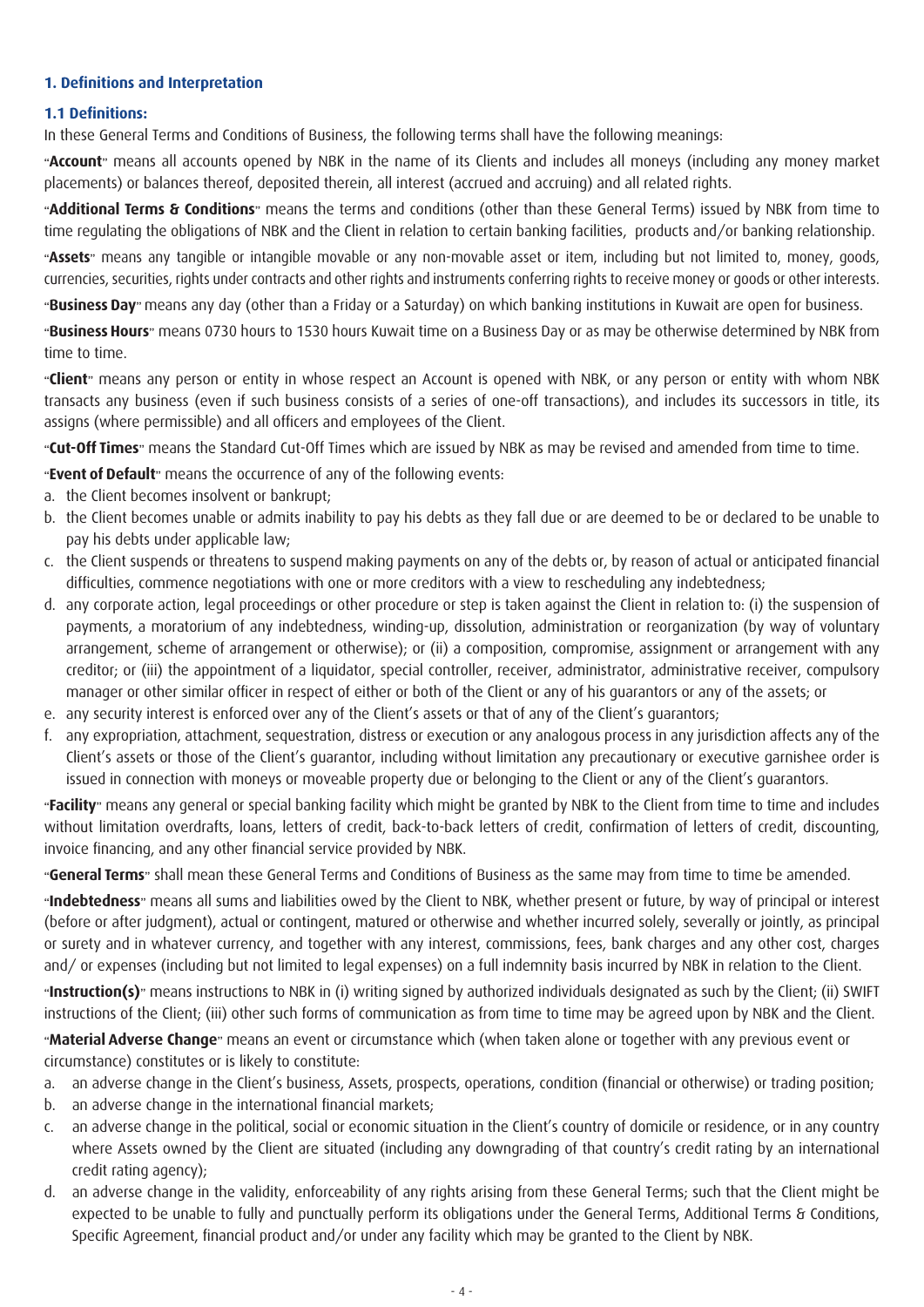**"NBK"** means National Bank of Kuwait S.A.K., a shareholding company organized and existing under the laws of Kuwait and having its principal place of business at Abdullah Al-Ahmad Street, Sharq, Kuwait City, Kuwait.

**"NBK Mandate"** means the written Instructions given to NBK by the Client for the appointment of NBK as the Client's banker in the format that NBK might choose from time to time, and setting out, among other information, the Client's authorized signatory(ies) with respect to the Client's Account(s), and the limits of such signatory's(ies') authority(ies).

**"Specific Agreement"** or **"Master Agreement"** means the agreement signed between the Parties to govern a specific banking relationship, facility and/or financial product offered by NBK to the Client.

**"SWIFT"** means Society for Worldwide Interbank Financial Telecommunication.

**"Tariff of Charges"** means the Standard Tariff of Charges which are issued by NBK as may be revised and amended from time to time.

# **1.2 Construction**

In these General Terms, unless the context otherwise requires:

- a. any reference to the singular shall include the plural and vice versa, the use of the masculine pronoun shall include the feminine, the use of the neutral pronoun shall include the masculine or the feminine as the case may be and any reference to any statute, law or regulation having the force of law or any section thereof includes reference to any modification thereto or re-enactment of such statute, law or regulation having the force of Law for the time being in force.
- b. a person shall include any physical person, firm, entity, company, corporation or any other body or association of persons, whether such body or association is corporate or unincorporated, or any two or more of the foregoing.
- c. The headings are used and inserted for convenience only and shall be ignored in the interpretation of these General Terms.

# **2. Scope of and amendments to these General Terms**

**2.1** These General Terms govern the business relationship between the Client and NBK and detail NBK's obligations towards the Client and the Client's obligations towards NBK.

**2.2** The Client's agreement with NBK is contained in:

- a. these General Terms as incorporated into all and any contractual or other relationship's which may arise between NBK and the Client;
- b. the Additional Terms & Conditions (where applicable);
- c. the NBK Mandate, Specific Agreement (where applicable) and/or any application form signed by the Client; and
- d. any other documentation or agreement NBK might require the Client to sign from time to time at NBK's sole discretion.

**2.3** Additional Terms & Conditions or a Master Agreement may be agreed upon in relation to specific facilities and/or products. Additional Terms & Conditions and/or the Master Agreement generally complement these General Terms and therefore should not be read in isolation but in conjunction with these General Terms. However, where the terms of the Additional Terms & Conditions or the Master Agreement contain deviations or contradictions from the General Terms, the Additional Terms & Conditions or the Master Agreement shall prevail in relation to the specific facility and/or product they regulate. In the event the terms of the Master Agreement contradict with the terms of the Additional Terms & Conditions the terms of the Master Agreement shall prevail.

**2.4** The Additional Terms & Conditions include but are not limited to NBK charges, interest rates, notice periods, minimum or maximum balances and other terms and conditions applicable to individual business relations or to specific products which NBK offers from time to time.

2.5 NBK reserves the right to amend these General Terms in full or in part at any time at its sole discretion (including any fees and charges) for security, legal, regulatory or market reasons or changes in internationally accepted banking practice or to take into consideration any increase in costs or decrease in NBK's return or pursuant to the introduction of new products or technology. NBK will endeavor to update the Client with any amendments to the General Terms and to inform the Client in advance. Unless the Client terminates the relationship with NBK prior to the coming into force of the amendments to the General Terms, the Client is deemed to have accepted such amended General Terms which shall become binding upon the Client.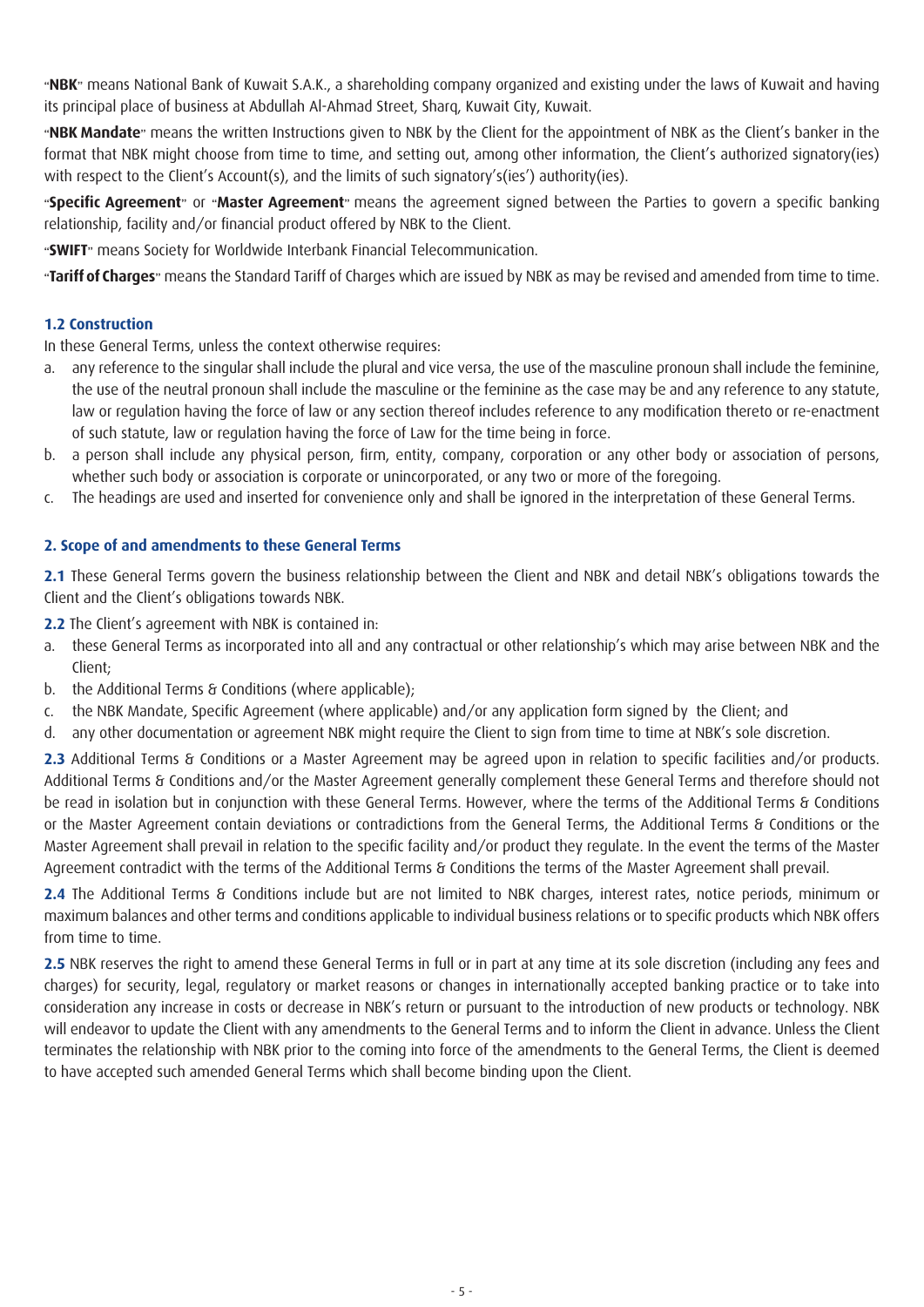# **3. Instructions to NBK and Bank Documentation**

# **General**

**3.1** The Client shall make sure that all Instructions to, communications and statements with NBK are given in writing.

**3.2** Unless otherwise defined in these General Terms, Instructions shall be accepted during NBK's Business Hours and are carried into effect within the time required for examination and initiation of processing, as well as in accordance with NBK's relevant banking practices and policies. Where Instructions are received after the close of Business Hours or on a day which is not a Business Day, such Instructions are deemed to have been received on the next Business Day.

**3.3** Where there exist relevant bank forms, as directed and issued by NBK, the Client shall make use of and fill in such forms. NBK may require communications to be made through the use of specific forms issued by it. NBK reserves the right not to execute Instructions if such Instructions are not given on the forms drawn up or approved by NBK.

**3.4** The Client will make sure that all Instructions given to NBK are clear and unambiguous. Instructions that are not clearly worded may lead to queries, which may in turn result in delays. NBK shall not be responsible for any delays in the execution of Instructions where such delays are a direct result of unclear or ambiguous Instructions.

**3.5** All Instructions shall be provided in accordance with the NBK Mandate. NBK shall not be liable for any fraudulent use of the Client's signature by a third party. Should NBK fail to recognize fraudulent use of the Client's signature on Instructions and documents and carries out transactions on the basis of such Instructions and documentation, NBK shall be released from all liability, losses, costs, expenses or damages. .

**3.6** NBK may at any time and for any reason whatsoever, in its absolute discretion and without any liability to NBK, decline to execute any Instruction (including but not limited to any special or urgent Instructions) or Payment Order, notwithstanding that at the time of receipt of such Instructions an employee of the NBK receiving such Instructions may have indicated assent to the same. The Client further declares that NBK shall not be liable for any losses, damages, expenses or lost opportunities incurred by the Client as a result of NBK's declining to excecute such Instruction or Payment Order.

**3.7** Debit Instructions will be executed by NBK within a reasonable time and in accordance with NBK's policies from the time of their receipt, whether the Client's Account is in credit or in debit or may become overdrawn as a consequence of such debit but without prejudice to NBK's right to refuse to allow any overdraft or increase in overdraft beyond any specified limit.

**3.8** The Client may require NBK to accept and process payment, transfer and remittance Instructions ("Payment Orders") received from the Client or from a third party bank acting in the Client's name and or on his behalf, provided such Payment Orders are in SWIFT format and the Client has signed NBK's required authorization documents. In consideration for NBK accepting to receive and process Payment Orders sent by the third party bank acting in his name and on his behalf, the Client:

(a) shall indemnify and hold NBK harmless against all actions, liability, losses, expenses and damage which either NBK or the Client shall suffer as a result of processing such Payment Orders, including but not limited to any liability, damage or losses as a result of fraud or unauthorized access or use of the third party bank's system or failure or breakdown in such system; and

(b) authorizes NBK to disclose any information regarding the Client's Accounts held with NBK to the third party bank nominated by the Client.

**3.9** The mere fact than an Account will be overdrawn does not imply any obligation on NBK's part to inform the Client before processing the Payment Order or any Instruction. In such case, barring specific written agreement to the contrary, NBK shall be entitled to the repayment of such overdrawn sum plus interest at NBK's cost of funding plus a penalty rate of five per cent (5%) per annum. The Client undertakes to pay such amounts on demand.

**3.10** NBK shall not be under any obligation to process any Payment Order or Instruction in any of the following cases:

- a. the balance in the Client's Account is not sufficient to cover the amount of the Payment Order or Instruction plus related costs and expenses;
- b. there exists a garnishment or other court order in relation to the Client's funds;
- c. there exists reasonable suspicion about the source or use of funds in terms of the applicable legislation enacted to prevent money laundering and terrorism financing;
- d. there exist other similar and comparable circumstances;
- e. Instructions lack the necessary mandatory information on transfers of funds, as may come into effect from time to time;
- f. Instructions are not clear or are incomplete.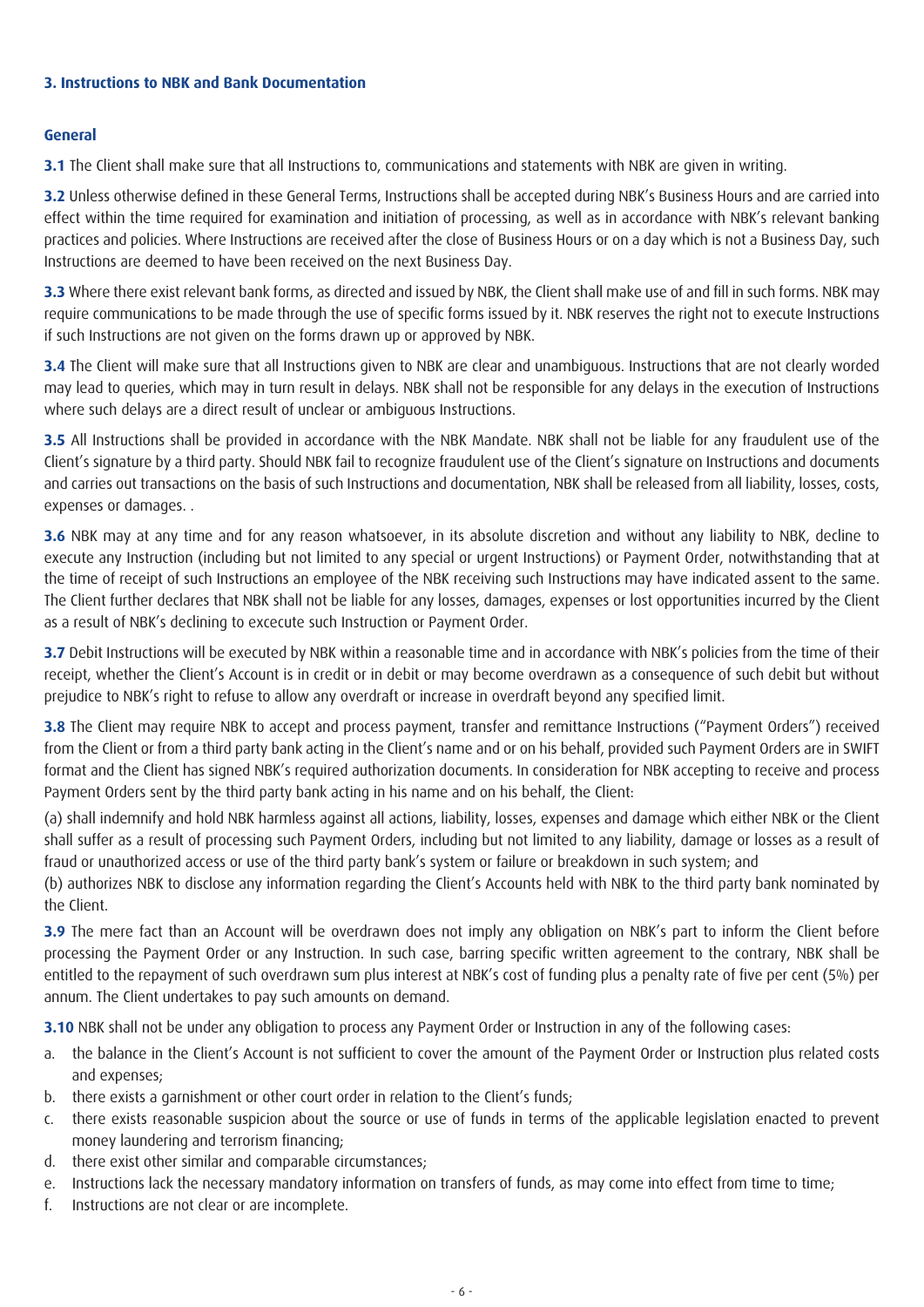**3.11** Additional Terms & Conditions governing Payment Orders and Instructions may be issued by NBK from time to time and the Client will be notified accordingly.

# **Instructions and Payment Order Indemnity**

**3.12** In consideration of NBK accepting and acting upon Instructions received from, or that in NBK's sole opinion are purporting to be received from the Client, or any third party authorized by the Client, the Client (and any joint account holder) irrevocably agree:

- a. To fully indemnify NBK in respect of all actions, claims, damages, proceedings, costs and expenses, including legal expenses, suffered or incurred by NBK as a consequence, direct or otherwise, of NBK acting on such Instructions;
- b. Not to make any claims or take any action or proceedings against NBK or its employees in respect of such Instructions; and,
- c. To authorize NBK to settle execute, amend or reject any Instructions or Payment Orders without the Client's express authority.

# **Evidential force of Bank records**

# **Examination of Bank Documents**

**3.13** In the event that NBK discovers it has made a mistake in any confirmation, statement of Account, note or other statement, NBK shall notify the Client as soon as reasonably practicable.

**3.14** The Client is required to examine all confirmations, statements of account, notes and other statements immediately upon receipt. In case of any inaccuracy or incompleteness, the Client is obliged to notify NBK immediately and in any case by no later than thirty (30) days from receipt of such bank documents. In all such cases, following verification, NBK shall rectify the mistakes.

**3.15** If NBK does not receive any objections within thirty (30) days of receipt or deemed receipt of the relevant documents, then the Client shall be deemed to have accepted the contents of such documents and NBK shall be entitled to act accordingly.

**3.16** Notwithstanding the provisions of Clause 3.14 above, NBK shall be entitled to rectify any arithmetical errors, data input or system errors at any time, and in this respect the Client shall indemnify NBK on demand for any losses NBK suffers as a result of such errors. Such indemnity shall survive the termination of NBK's and the Client's relationship.

# **Retention of Documents**

**3.17** NBK shall be entitled to destroy all records, correspondence and other documents NBK may have relating to the Client (other than documents of title or other documents relevant to proving title to physical goods of any kind) upon satisfying any recordkeeping obligations which NBK may have in terms of any applicable legislation.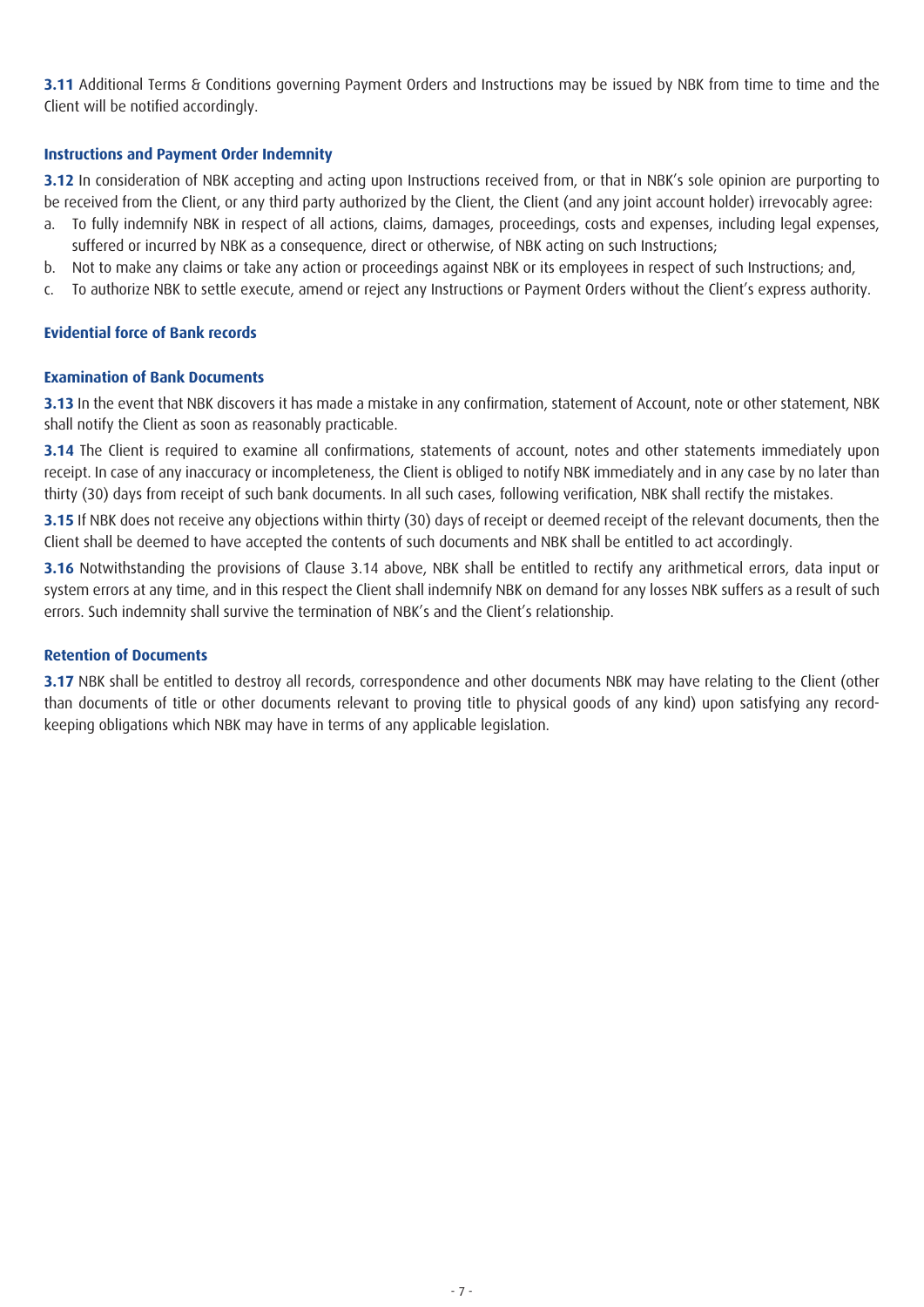# **4. Bank Secrecy**

**4.1** NBK is bound, in accordance with the laws of Kuwait, to observe secrecy and confidentiality with regards to certain information which the Client provides to NBK.

**4.2** However, the Client hereby authorizes NBK to disclose confidential information about the Client in so far as the divulgence of such confidential information is:

- a. required in terms of any provision of law in any jurisdiction, in particular at the request or upon the order of any supervisory authority;
- b. required in terms of an order of a court of law, supervisory or regulatory authority investigating a criminal offence (including money laundering or terrorism financing) or a breach of duty;
- c. required for any proceedings by NBK against the Client for recovery of sums due to it in terms of the business relationship or for defending itself against any claim with regard to services provided to the Client in connection with which the confidential information has been obtained by NBK;
- d. otherwise permitted by the Client, including when the Client requires NBK to provide a reference or a status report to a third party or by any applicable law.

**4.3** In accordance with the provisions of Kuwaiti law, by accepting that these General Terms regulate NBK's and the Client's relationship, the Client consents to NBK's disclosure of confidential information acquired during the course of NBK's relationship with the Client in the following circumstances:

- a. to any of NBK professional advisers (including but not limited to financial, legal and other advisers as might be engaged from time to time ), or to any actual or potential assignee or transferee of NBK's rights against the Client, or to any person who may otherwise enter into contractual relations with NBK in relation to the business relationship with the Client;
- b. when the information is required to be disclosed or is requested in the course of a due diligence exercise;
- c. when the information is required in the normal course of business with institutions or other persons who are normally bound by similar obligations of confidentiality.

**4.4** Unless otherwise provided by this Clause 4, the obligation of confidentiality shall survive the termination of the relationship between NBK and the Client.

# **5. Personal Data**

**5.1** The Client authorizes NBK to store and process its data, including personal data as per its own policies and any applicable laws of Kuwait, to the extent that this is necessary for the appropriate conduct of NBK's business relations and conforms to the applicable statutory provisions. NBK only records information which serves to fulfill NBK's duties and NBK does this solely within the scope of the service provided to the Client. The Client authorizes NBK to collect, process and store data relating to the Client from other banks and other professionals.

**5.2** The Client hereby authorizes NBK to process personal data:

- a. for purposes concerning direct marketing to inform the Client about other products and services supplied by NBK,
- b. to issue statements and provide NBK products and services to the Client;
- c. for internal assessment and analysis;
- d. for the detection and prevention of fraud, any other criminal activity (including money laundering and terrorism financing); and
- e. for any credit management purpose.

**5.3** The Client's personal data may be disclosed to or exchanged with NBK's subsidiaries, branches, associates and agents, including third parties contracted by NBK for the furtherance of its products (including but not limited to, the issueance of credit, debit and/or payment Cards, processing of statements and the handling of bulk mail).

**5.4** Whilst NBK may periodically request the Client to re-confirm its information and personal data, the Client shall inform NBK immediately if such information is no longer correct and needs to be updated.

# **6. Use of the Services of Third Parties**

**6.1** Save as otherwise provided herein NBK shall, be at liberty to use the services of third parties in executing the Client's orders and in performing other agreements with the Client and also to place the Client's goods and documents of title in the custody of third parties in the name of NBK.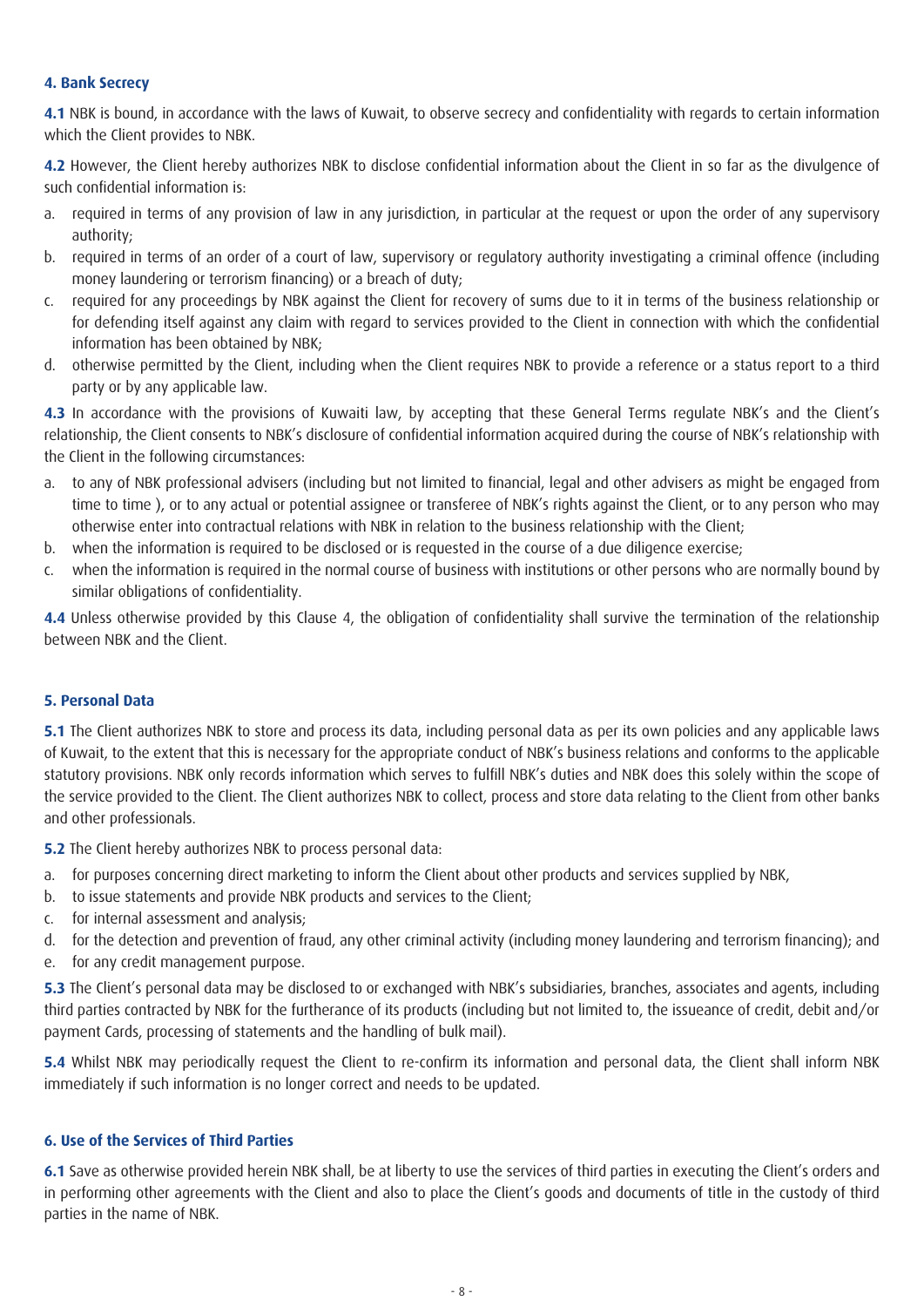**6.2** In executing orders for the purchase and sale of Assets as defined herein, in particular currencies and documents of title, NBK shall be entitled, at NBK's option, to deal with third parties.

# **7. Liability of NBK**

**7.1** NBK will not be liable for:

- a. any shortcomings, losses or damage caused by force majeure, riots, wars and natural occurrences or other occurrences beyond NBK's control, including measures taken by any government or the monetary and regulatory authorities of any jurisdiction, strikes or labor disturbances among NBK staff or the staff of third parties whose services are used by NBK, boycotts, power failures, communication equipment failures, breakdown of NBK communication links or of third parties whose services are used by NBK; or
- b. any shortcomings or losses arising from the acts or omissions of any third party whose services NBK uses for the performance, in full or in part, of NBK's obligations in accordance with the Client's Instructions;
- c. any losses arising out of delays, loss in transit, mutilation or other errors arising in the transmission of any messages, or delivery of letters or documents.

**7.2** Should any circumstances as referred to in the preceding paragraph occur, NBK may, but shall not be obliged to take such measures as may be reasonably required in order to mitigate the resulting adverse effects for the Client.

**7.3** NBK shall be under no liability whatsoever in respect of any advice which NBK may give or any views which NBK may express to the Client, irrespective of whether the said advice or views are expressed at the Client's request or not.

# **8. Client's Duties**

**8.1** The Client is considered to be the absolute owner and beneficiary of the Account, but always subject to the terms of any security rights granted to NBK.

8.2 If the Client is contracting with NBK not as a principal but as an agent, nominee, trustee or under any other fiduciary arrangement, the Client undertakes to inform NBK accordingly.

**8.3** The Client hereby undertakes to cooperate with NBK and supply all information and documentation which NBK may require in connection with NBK's compliance obligations, in particular, the Client's identification obligations (Know Your Customer obligations) and record-keeping procedures in terms of any applicable law, regulation, anti-money laundering and anti-terrorist financing legislation.

8.4 The Client is obliged to inform NBK immediately of any change in his circumstances, in particular changes in its ultimate individual shareholders, changes in its directors and changes relating to its business and source of its relevant funds or Assets, including any intention of liquidation and voluntary creditor arrangements.

8.5 NBK is entitled to suspend the execution of any Instructions or Payment Orders received from the Client or even to terminate the relationship with the Client in case of any breach of the latter's obligations in terms of these General Terms, Additional Terms & Conditions and any Master Agreement.

8.6 The Client is obliged to comply with laws and regulations which relate to know your customer (KYC), the prevention of money laundering and the financing of, amongst other things, named terrorists, specially designated nationals and sanctioned persons.

# **9. Legal and Beneficial Ownership of Assets**

**9.1** The Client must not place into any of its Accounts any funds or Assets belonging to third parties without the prior written consent of NBK. If the Client wishes to do so, the Client must advise NBK, in advance, of any such funds or Assets which are to be remitted to NBK or received by it in the Client's name or Account.

**9.2** Without prejudice to the right of NBK to refuse to receive such funds or Assets, in the case provided for by this Clause 9, the Client is obliged to advise NBK of the full details of the beneficial owner of the funds or Assets and to supply NBK with all evidence as to the identity of the beneficial owner and the reason(s) for such deposit, together with documentary evidence of the underlying transaction, if applicable, as NBK may require.

**9.3** The Client hereby warrants and undertakes that it will contract as a principal and not as an agent or a trustee, unless otherwise agreed.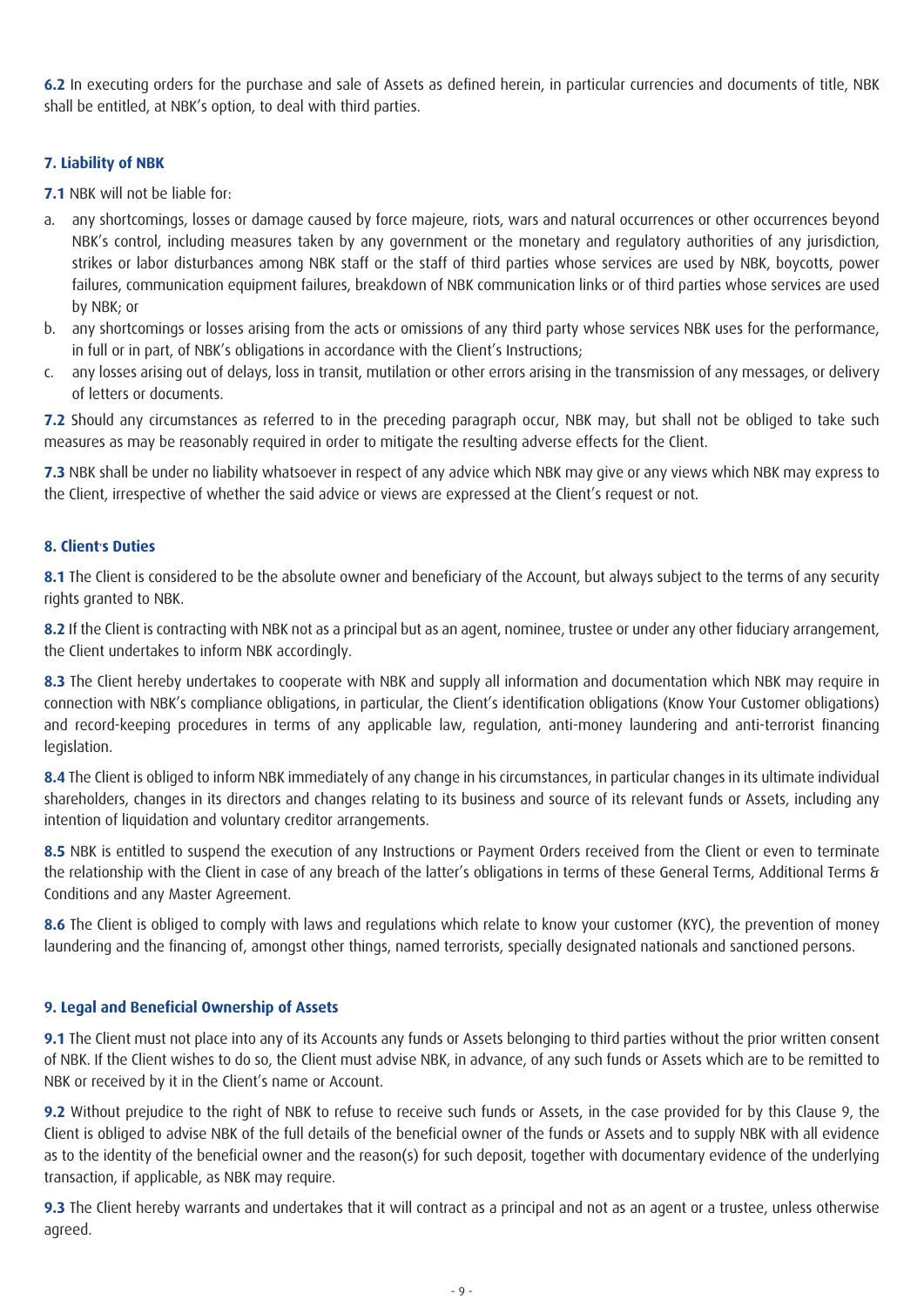### **10. Change in Legal Status of Client**

In the event that the Client is placed into liquidation, bankruptcy or administration or any other analogous process wherein a liquidator, curator or trustee or similar officer is appointed and in whom legal authority and representation is vested, to the exclusion of the person's the Client may have nominated in the NBK Mandate, NBK shall be entitled to receive such evidence, including legal opinions at the Client's cost, as NBK may require to establish the proper entitlement and authority of the person claiming power to give NBK Instructions or Payment Orders and NBK shall not be bound to act upon such Instructions or Payment Orders until such time as NBK is satisfied of such authority.

# **11. Applicable Law and Jurisdiction**

**11.1** The General Terms shall be governed by and construed in accordance with the laws of Kuwait. The Client hereby agrees that Kuwaiti Courts have jurisdiction to settle any disputes in connection with these General Terms, and accordingly submit to the exclusive jurisdiction of such Courts.

**11.2** Nothing in these General Terms shall limit NBK's right to bring proceedings against the Client in any other Court of competent jurisdiction or concurrently in more than one jurisdiction. The Client understands and acknowledges that this clause is exclusively for the benefit of NBK.

#### **12. Representations**

**12.1** In NBK's business relationship with the Client, NBK relies on the representations made to NBK by the Client or by third parties at the Client's request, in particular relating to:

- a. the Client's identity,
- b. the Client's business activities, financial assets and situation,
- c. the Client's credentials,
- d. the Client's legal powers and authority , and
- e. the ownership and source of the Client's funds or Assets entrusted to NBK and any such other matter relevant to particular facilities as stated in specific agreements.

12.2 The Client shall comply with all applicable laws and regulations, including but not limited to any applicable international conventions and resolutions of the Security Council of the United Nations, applicable know your customer legislation, legislation on anti-money laundering and anti-terrorist financing and any orders issued by the relevant regulatory authorities in so far as NBK's services are involved.

**12.3** In the event that any representation appears to NBK to be incomplete or incorrect, NBK shall be entitled to suspend all and any Instructions of the Client, and, unless satisfactory information and/or evidence is brought to the attention of NBK within a reasonable time, NBK shall be entitled to terminate its relationship with the Client.

#### **13. Notices**

**13.1** Unless otherwise agreed, NBK shall send all communications and notices to the address indicated by the Client in the NBK Mandate, Master Agreement or as otherwise advised by the Client in any other bank documentation.

**13.2** Each notice or other communication hereunder will be deemed effective:

- a. if delivered by hand or sent by overnight courier, on the day it is delivered; or
- b. In the event that notice or communication is delivered on a day that is not a Business Day or the notice or communication is received after the close of business on a Business Day, the notice or communication will be deemed delivered on the next Business Day.

#### **14. Statements**

NBK shall, unless otherwise stated, or as required by the type of Account, issue Account balance statements at the end of each calendar year, and all interest and bank charges that have arisen since the last Account balance statement shall be settled accordance with NBK's policies.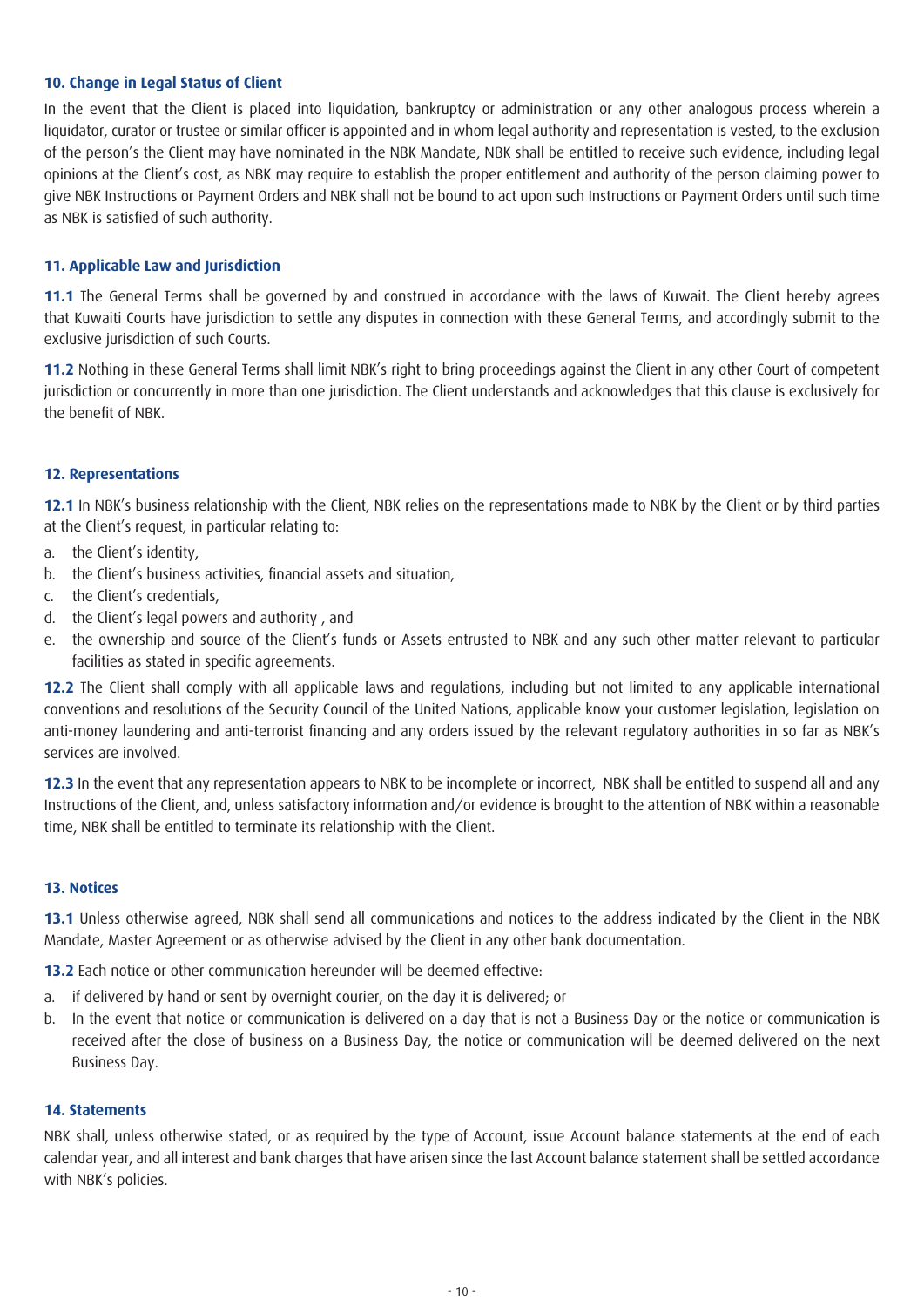# **15. Reversal and Correction of Entries by NBK**

# **Manifest error**

15.1 In the case of manifest error, NBK may reverse wrongful credit entries on Accounts. The Client will be duly notified in cases where NBK reverses any entries.

# **Debit interest**

**15.2** If the Client's Account has a debit balance following correction, the Client shall owe NBK debit interest as set out in the Tariff of Charges.

# **16. Uncleared Effects**

# **Funds**

**16.1** Funds received by NBK on the Client's behalf, shall be credited to the Client's specified Account as soon as reasonably practicable after receipt of cleared funds in the relevant currency.

**16.2** If NBK receives cleared funds in a currency different than the currency of the Client's designated Account, NBK shall convert the amounts received into the currency of the Client's designated Account in accordance with Clause 18 and credit the Client's Account with such funds.

**16.3** Without prejudice to the preceding paragraphs, all credit entries are made subject to the condition that if NBK still has to receive the counter value for such entry, such counter value is received by NBK in full and in a timely manner. Failing this, NBK shall be entitled to reverse the credit entry to the extent necessary, irrespective of whether an Account balance statement has been issued.

**16.4** In any event, until such time as cleared funds in the relevant currency are actually received, NBK shall be entitled to suspend any Instructions in relation to any payment to be debited from the Client's Account.

# **17. Appropriation of Payments**

NBK is entitled to decide against which of the several due claims, and to what extent incoming payments received from or to the Client's Account, which are insufficient for the settlement of all claims, will be charged. NBK is entitled to appropriate payments NBK receives from the Client or for the Client's Account at NBK's sole discretion. Unless NBK determines otherwise, payments shall be appropriated in the following order:

- a. First towards any costs, expenses or disbursements which NBK may incur on the Client's behalf;
- b. Secondly towards any accrued interests, fees and commissions due but unpaid;
- c. Thirdly towards the principal; and
- d. In case of several debts, NBK shall apply payments first towards unsecured debts and then to secured debts.

# **18. Foreign Accounts and Currency Transactions**

**18.1** In the event NBK receives funds in a different currency than that denominating the Client's Account, then prior to paying or crediting the Client's Account with such sums NBK shall convert them at NBK's then-prevalent exchange rates on the relevant day. Subject to any manifest error, the foreign exchange conversions shall be binding and may not be disputed. Furthermore NBK reserves the right to recover any expenses which NBK may incur in hedging the Client's foreign exchange risk.

**18.2** The Client's indebtedness shall be repaid in the currency in which it arises or has been granted. If any payments are received by NBK in connection therewith in another currency, NBK shall be entitled to convert the same into the indebtedness currency and to credit such payment against the indebtedness. The Client shall indemnify NBK on demand in respect of any losses which arise or amounts which otherwise remain outstanding as a consequence of the conversion of such currency received into the indebtedness currency.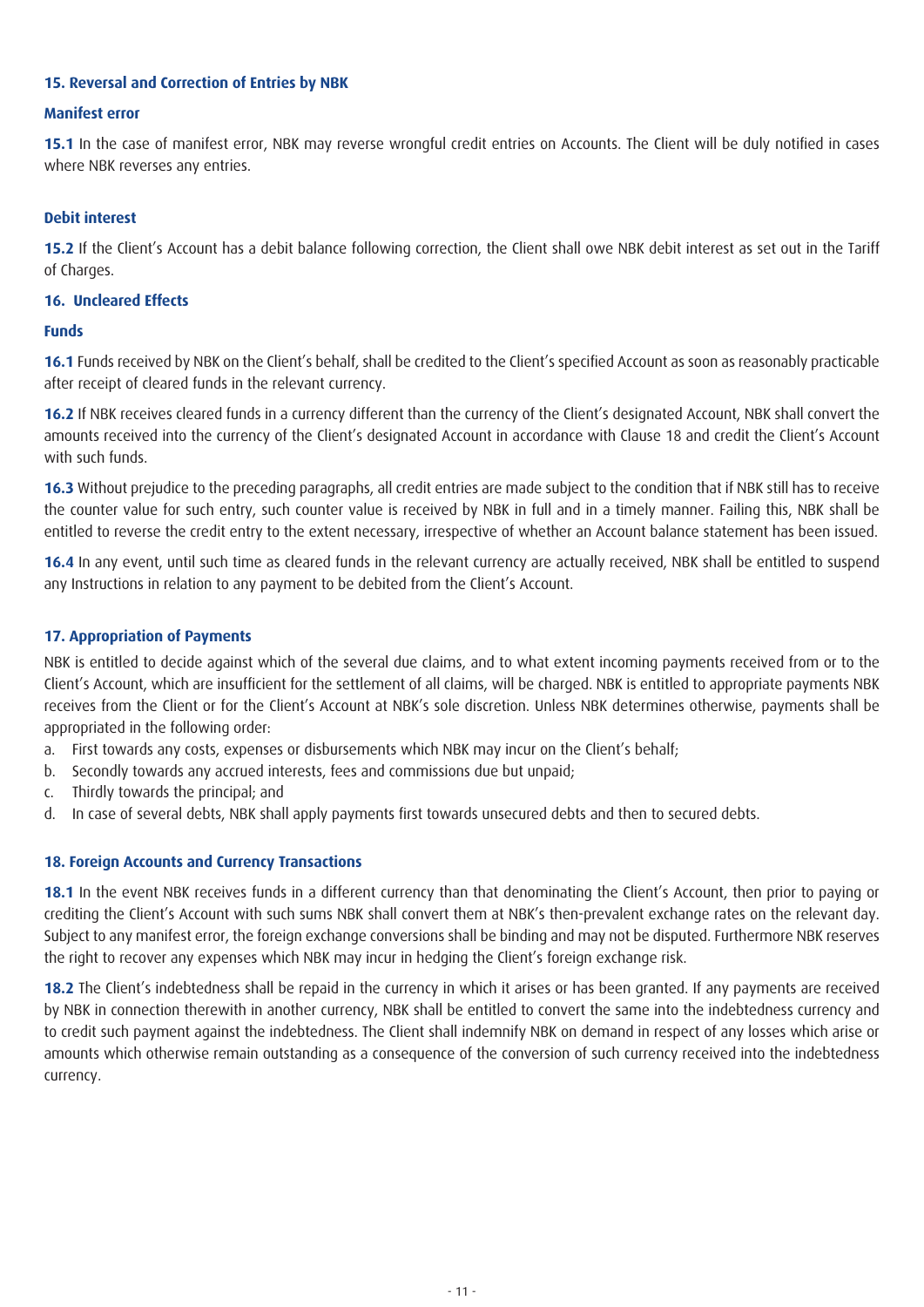#### **19. Payment Orders**

**19.1** In the absence of any specific Instructions to the contrary, Payment Orders will be processed in the currency of the country in which payment is to be made or in any freely negotiable international currency at NBK's discretion.

**19.2** Unless otherwise instructed by the Client, all charges incurred outside Kuwait are for the account of the beneficiary.

**19.3** NBK reserves the right to draw the Payment Order on a different bank from that specified by the remitting Client where operational circumstances so require.

**19.4** All Payment Orders will be dispatched entirely at the Client's own risk.

**19.5** NBK has discretion to send the Payment Order by SWIFT or by any other method as determined by NBK from time to time. NBK accepts no responsibility for any loss, delay, error, omission or mutilation which may occur in the transmission of any Payment Order or for its misinterpretation when received.

**19.6** Applications for same day value are subject to cut-off times related to the geographical location of the destination as determined by NBK.

**19.7** Due to regulatory requirements in certain countries, when transmitting funds overseas, NBK may be required to include, in addition to the remitting Client's name, details such as the remitting Client's Account number, address, and purpose of the transfer. Omission of requested details may result in processing delays at the beneficiary bank or return of funds.

**19.8** In the case of Payment Orders which are to be routed via the United States of America for credit to a beneficiary's account inside or outside the United States of America, the Client is warned that funds may become attached under prevailing US sanctions, laws or regulations. Remittance of funds will therefore be made at the sole responsibility of the Client.

**19.9** NBK reserves the right to debit the Client's Account with any penalty fee claimed by foreign banks due to non-STP (Straight Through Processing) for payment orders lacking the required data or incorrect format of the IBAN / SWIFT Codes / Local Clearing Bank Codes, etc.

**19.10** NBK is obliged to comply with laws, regulations and requests of public and regulatory authorities in various jurisdictions which relate to the prevention of money laundering and the financing of, amongst other things, named terrorists, specially designated nationals and sanctioned persons. This may require that NBK intercept and investigate any Instruction, Payment Order, payment messages and other information or communications sent to or by the Client or on the Client's behalf via NBK's systems.

**19.11** The adoption of the procedures above shall not be construed to imply any warranty whatsoever on NBK's part towards the Client. In this respect, NBK shall not be liable for any losses or damages suffered by the Client on account of any Payment Order or Instruction.

# **20. Interest**

#### **Payment of interest**

**20.1** Funds held with NBK shall NOT bear interest in the Client's favor, unless these are expressly directed for credit to an interest bearing Account. In the event that interest is agreed upon, the said interest shall be credited to the Client's Account at such times as would have been agreed, but at least once a year. Unless expressly provided by law, NBK shall be at liberty to agree with the Client the level of applicable interest. The interest rates will also be detailed in the applicable interest rate quotation.

**20.2** NBK may be bound by legislation to provide for automatic exchange of information regarding interest payments to the competent authorities in Kuwait or in other jurisdictions that may be legitimately entitled to such information. However, the onus of proof as to whether such authorities are legitimately entitled to such information shall not lie with NBK. The Client hereby authorizes NBK to disclose all information which NBK may be bound to provide.

**20.3** Payments of interest may also be subject to the deduction of withholding of tax therefrom, in terms of any applicable legislation.

#### **Debiting of interest**

**20.4** NBK shall be entitled to change interest rates in accordance with this Clause 20 of the General Terms unless otherwise agreed in writing.

20.5 NBK shall debit interest calculated on daily debit balances to the Client's Account immediately when due.

**20.6** When making any interest payment to NBK, and the Client is obliged to withhold any tax therefrom, the Client shall immediately make such additional payment to NBK so as to ensure that NBK receives the full sum due.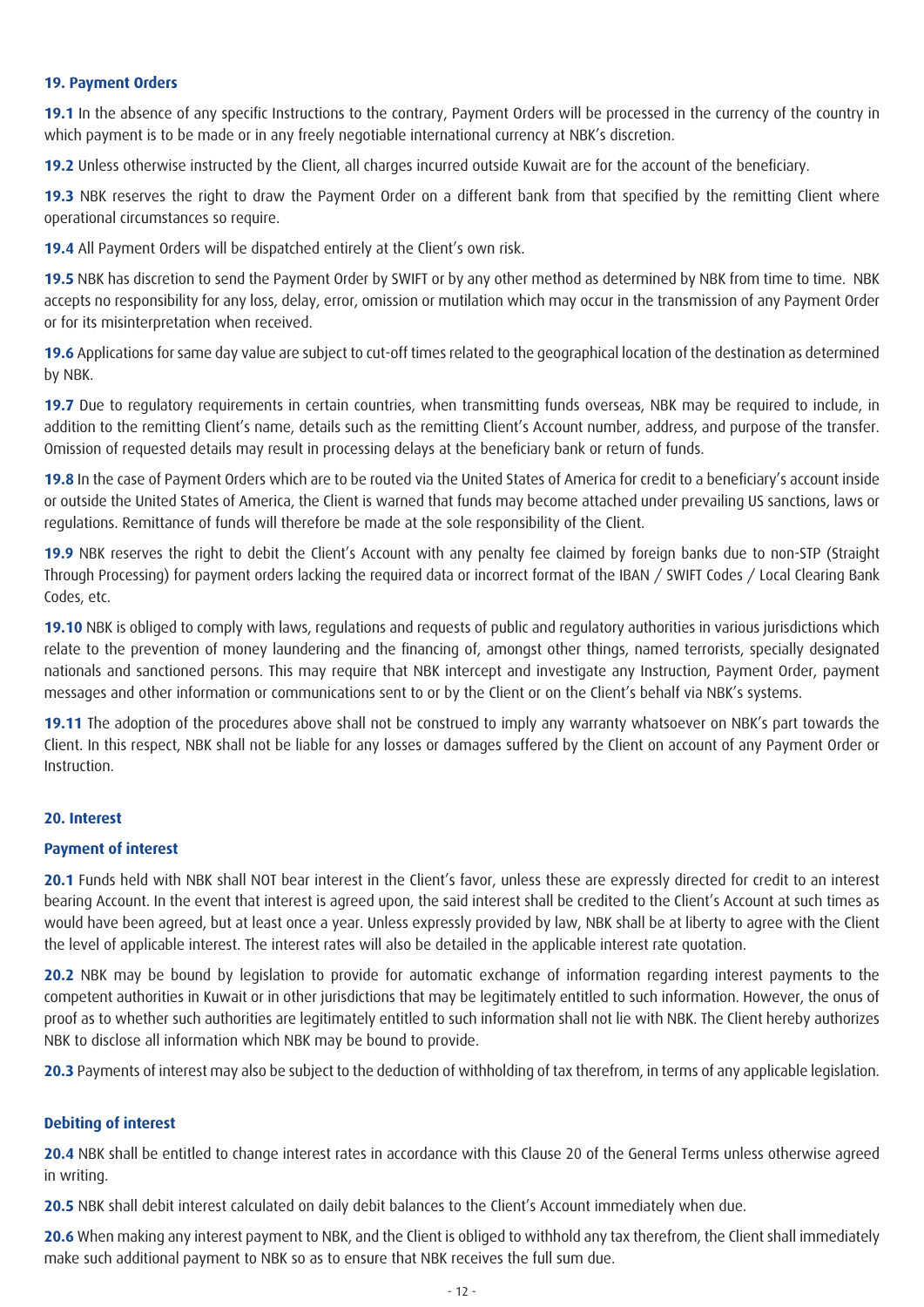# **21. Bank Charges, Commissions and Fees**

**21.1** In the absence of a written agreement providing otherwise, the rates/amount of interest, fees and charges for the services NBK customarily provides to the Client shall be those given in the relevant Tariff of Charges.

**21.2** In the event that NBK provides services for which the fees are not listed in the Tariff of Charges, NBK shall charge rates, amount of interest and fees as determined by NBK in its sole discretion.

**21.3** All expenses which NBK may incur when acting upon the Client's Instructions or Payment Orders or in transacting the Client's business (e.g. long-distance calls and postage) as well as expenses incurred in connection with the evaluation, release or realization of any collateral provided by the Client (including maintenance costs, insurance, legal and notarial fees and court expenses) shall be borne by the Client. NBK reserves the right to claim those expenses or recover them by directly debiting them from the Client's Account.

**21.4** NBK is authorized to debit the Client's Account the equivalent of all such fees, charges, and expenses without the need to obtain the Client's prior consent.

**21.5** NBK may in appropriate circumstances require such fees, charges and expenses to be paid in advance. Such advance payments shall not be refundable in the event that the particular business relationship fails to develop or is terminated.

**21.6** NBK may, in NBK's sole discretion, debit interest, charges and other costs incurred by the Client from a separate Account or Accounts which NBK is authorized to open in the Client's name for the said purposes.

# **22. Change in Interest and Fees**

NBK may, at NBK's sole discretion, change the interest rate and the fees for services usually applicable to NBK's relationship with the Client and as stipulated in NBK's relevant Tariff of Charges or facility letter or letter of offer. NBK will notify the Client of such changes and the Client has the right to terminate the business relationship.

# **23. Costs and General Indemnity**

**23.1** The Client shall bear all costs, fees and expenses of legal assistance which NBK may incur in connection with the preparation of any agreements, including security agreements. Any costs for enforcement of security or judgments against the Client shall also be borne by the Client.

**23.2** Any costs, fees and expenses which NBK may have to incur in or out of court, or before a decision-making panel on account of any and all disputes between NBK and the Client, or between NBK and a third party, shall also be for the Client's account and the Client shall counter-indemnify NBK on demand in respect thereof. NBK may also request adequate security to this purpose.

**23.3** Without prejudice to the above provisions, all other costs which NBK's relationship may give rise to, shall be borne by the Client.

**23.4** The Client shall indemnify NBK on demand against all losses, actions, claims, expenses, demands and liabilities of whatever nature, made or incurred against or by NBK, for anything done or omitted in the exercise or purported exercise of any rights or powers of NBK, arising under or pursuant to these General Terms, Additional Terms & Conditions, a Master Agreement or any agreement or security entered into between the Client and NBK, and not already otherwise covered by an undertaking under these General Terms.

**23.5** Where a sum is to be paid to NBK for account of the Client, NBK shall not be obliged to make the same available to Client until NBK has been able to establish to its satisfaction that it has actually received the sum, but if it does render payment and it proves that NBK had not actually received such sum, then Client shall on request of NBK refund the same to NBK together with an amount, as reasonably determined by NBK, sufficient to indemnify NBK against any cost or loss NBK may have suffered or incurred by reason of NBK having paid out such amount prior to NBK having received such sum.

# **24. Security**

**24.1** NBK may request the provision of adequate security (including but not limited to cash collateral and margins) for all claims arising from NBK's banking business relationship with the Client, and for all charges, commissions and out-of-pocket expenses.

**24.2** Where NBK has refrained wholly or in part from requesting the provision of security, NBK may later request such security from the Client for any reason whatsoever.

**24.3** If the security the Client has provided NBK with in accordance with this clause becomes, in NBK's opinion, inadequate at any time, the Client is obliged to supplement or replace such security upon NBK's demand in writing. The Client shall provide NBK with such security immediately upon demand.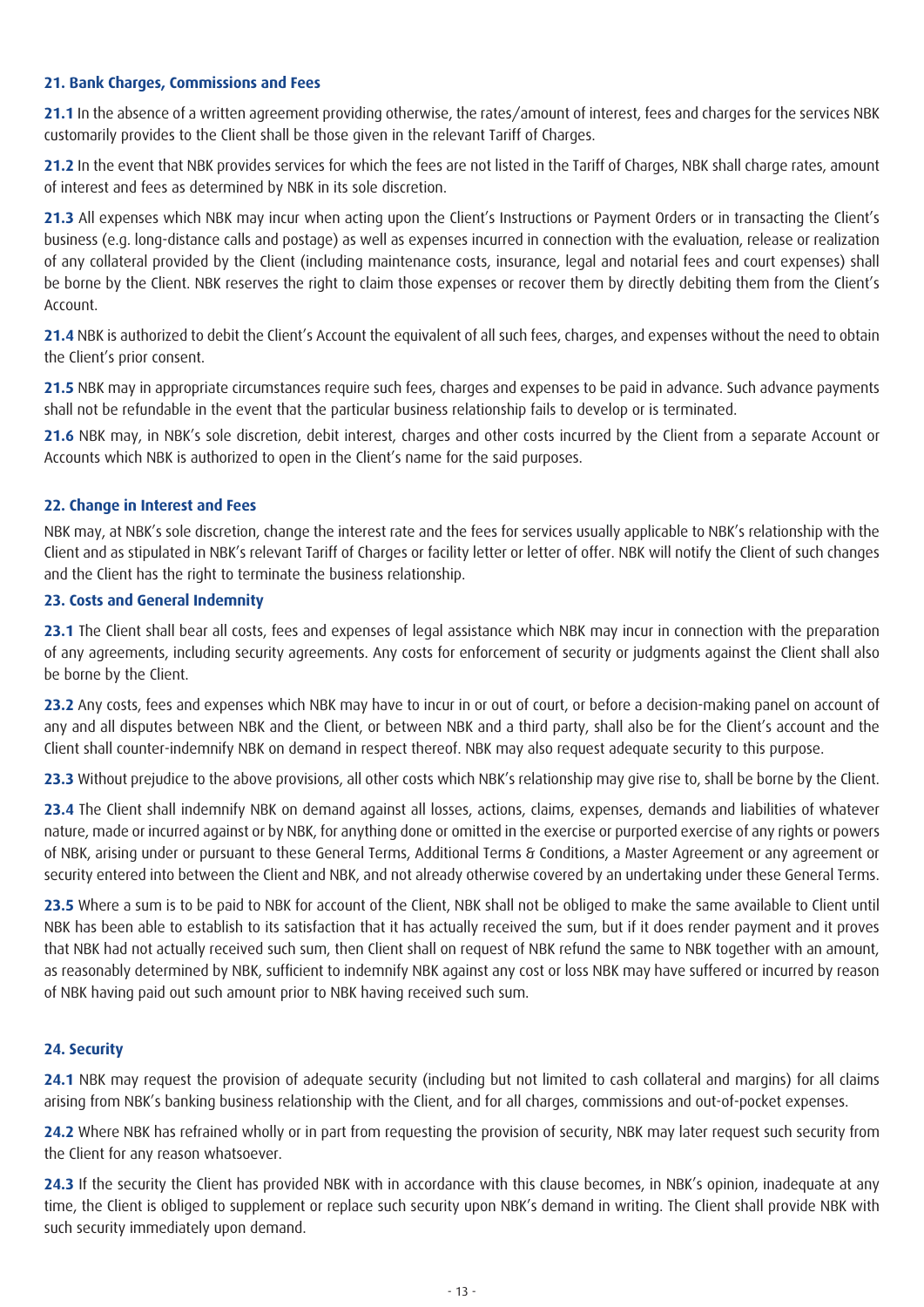**24.4** The Client is obliged, at NBK request to execute all such documents, acknowledgements or agreements and to do all such acts as may be necessary for purposes of registering, completing, perfecting or otherwise correcting, modifying or updating any agreement or security which the Client may have provided NBK in consideration for the granting of facilities or in connection with the assignment or enforcement of any such agreement or security, or otherwise as may be necessary or appropriate from time to time in the context of this relationship.

# **25. Release of Security**

**25.1** Any discharge from payment or release of any security or the giving of any receipts for payments and any other acts which extinguishes the payment obligation towards NBK, shall always be made by NBK conditionally and on the assumption of the validity, finality and effectiveness of the payment or other act of performance and in accordance with NBK's policies and procedures.

**25.2** Should the payment or act of performance be, for any reason, declared invalid and/or reversed, or there is a threat that this may occur, any discharge or release shall be deemed not to have been made and corresponding liabilities shall remain outstanding and shall remain secured thereby.

**25.3** The Client undertakes upon NBK's written demand to execute such documents and/or other deeds or acts as may be necessary to re-establish the security with the pre-existing priority in so far as it has been formally released.

# **26. Right of Retention**

**26.1** In addition to any other rights to which NBK may be entitled to NBK shall also be entitled to retain and not repay any amount whatsoever which may at any time be owing by NBK to the Client, or any monies whatsoever which NBK may at any time hold in the Client's Account (whether on current or deposit Account), unless and until the Client's indebtedness shall have been discharged in full. If any indebtedness is not discharged in full when due, NBK shall be entitled to the extent of such indebtedness as remains undischarged, to appropriate any amount so owing to the Client from any money so held for the Client's account in or towards the discharge of such indebtedness.

**26.2** Any amounts retained by NBK standing from time to time to the credit of the Client's Account with NBK shall be available to the Client on the earlier of the date (i) on which NBK determines that all indebtedness has been unconditionally discharged, (ii) the date when NBK determines that no other indebtedness is capable of arising, or (iii) the date on which any indebtedness becomes due and payable by the Client to NBK. Proportionate availability of funds shall take place where NBK in its sole discretion determines that the indebtedness does not exceed the amount of the relevant deposits retained by NBK.

# **27. Netting and Set-Off**

**27.1** Without prejudice to Clauses 25.1 and 25.2, the Client hereby expressly waives his right to prohibit NBK from exercising its right to set-off any balances in the Account against any obligations the Client may have towards NBK.

**27.2** In addition to the rights conferred by law unto NBK, NBK has the right to set-off all and any amounts due to the Client (whether solely or jointly with any other persons, and calculated as detailed in Clause 27.3) against any amount(s) payable (whether or not matured, contingent or invoiced) by NBK to the Client (irrespective of the currency of the obligations), under any agreement(s) between NBK and the Client (which for the purposes of this clause shall constitute one agreement), including but not limited to any balances in the Account.

27.3 For the purposes of the foregoing:

- a. NBK shall be entitled at his sole discretion (before as well as after demand) to combine or consolidate all monies now or hereafter standing to the Client's credit on any account with NBK or any of its branches and in any currency;
- b. Upon the occurrence of an Event of Default or Material Adverse Change all obligations shall be accelerated, and all amounts due from the Client to NBK shall be immediately due and payable;
- c. if the obligations are in different currencies, all obligations may be converted by NBK in any other currency at NBK's thenprevailing rate on the relevant day; and,
- d. if any obligation by NBK or the Client is un-liquidated or unascertained, NBK shall estimate the value of such obligation in a commercially reasonable manner and in good faith and then net that against positive balances standing to the Client's Account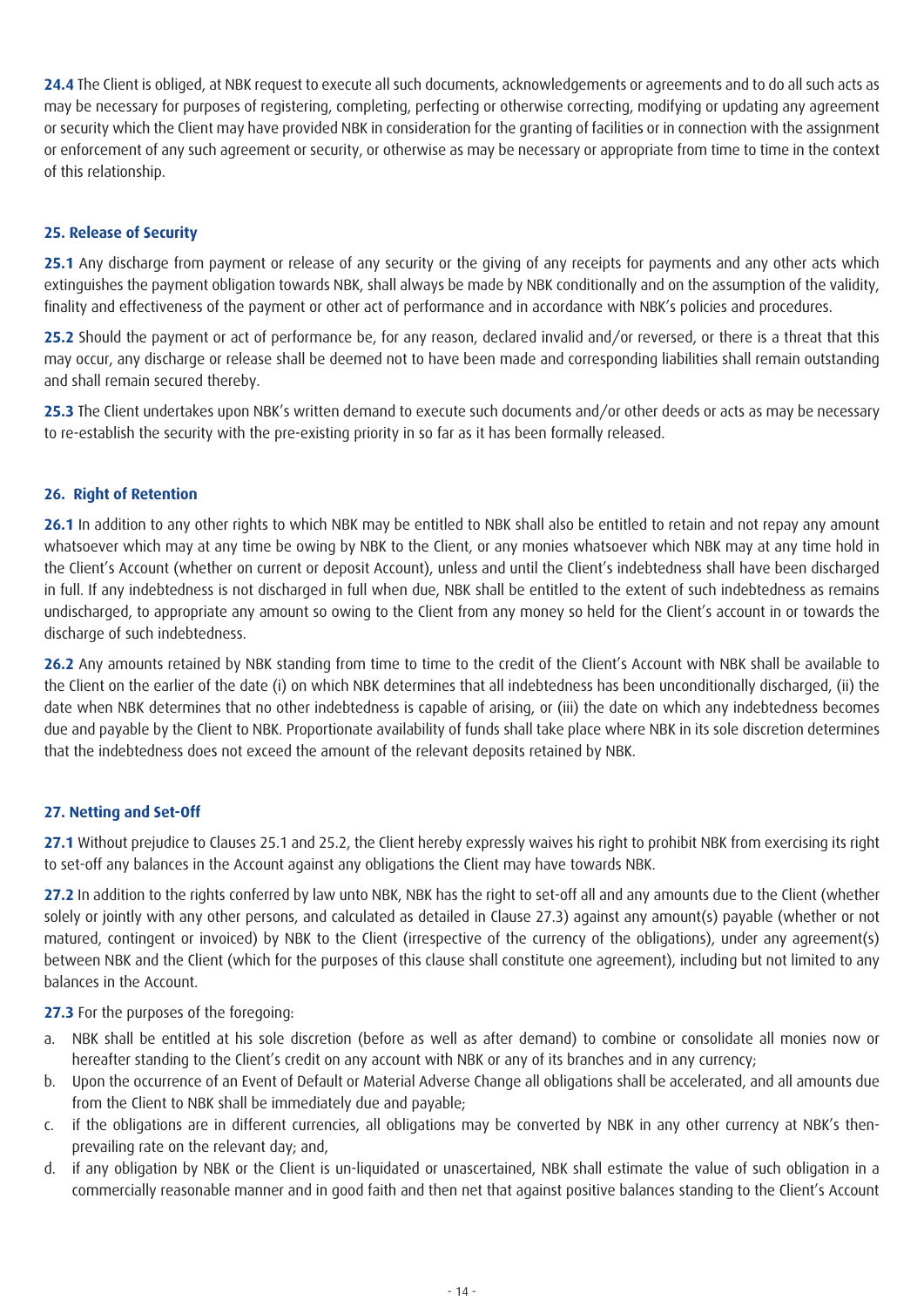**27.4** Upon the occurrence of an Event of Default or Material Adverse Change, without the need of an authorization and/or confirmation from the competent court, NBK has a right to accelerate all obligations, and accordingly all amounts the Client owes NBK, shall be immediately due and payable.

NBK shall have the right to automatically deduct from the Client's Account all expenses related to maintaining the Account, plus commissions as well as any amounts credited to said Account by error.

All of the Client's Accounts with NBK, or any of its branches, subsidiaries or affiliates inside or outside Kuwait opened at present or in the future, shall be deemed securing each other, notwithstanding their nature, names or currencies; and NBK shall have the right to record in the debit side of any such Accounts any amount due to NBK from the Client to settle the debited balance of the other Accounts. NBK shall also have the right to consolidate and unify any of the Client's Accounts into one account and to effect set-off between them, and to transfer from one Account to another, in order to settle NBK's claims, without requiring the Client's prior consent. Furthermore, all the Client's deposits in terms of cash, commercial papers and securities, precious metals and others shall be deemed pledged in NBK's favor to secure the fulfillment of all the Client's obligations towards NBK.

# **28. Assignments**

The Client is not entitled to assign any of his rights in respect of any contract entered into between the Client and NBK without NBK's prior written consent.

# **29. No Waiver**

No failure on NBK's part to exercise, or delay in exercising any of NBK's rights, powers or privileges under these General Terms shall operate as a waiver of any of NBK rights, powers or privileges, nor shall a single or partial exercise preclude any other or further exercise.

# **30. Invalidity**

If any of the provisions of these General Terms, or of any agreement between NBK and the Client, shall be invalid, illegal or unenforceable in any respect under any law, the validity, legality and enforceability of the remaining provisions shall not be in any way affected or impaired.

# **31. Termination**

# **Termination of relationship**

**31.1** In addition to termination in case of an Event of Default or Material Adverse Change as defined at Clause 1, NBK and the Client may at any time by means of a written communication and without the need of any period of notice, terminate the entire business relationship or individual business relations for which neither a duration nor a termination regulation to the contrary has been agreed. Such termination shall be without prejudice to any rights accruing hereunder prior to the termination.

**31.2** On termination NBK shall be discharged from any liability NBK may have entered into on the Client's behalf, and the Client accepts to release NBK from such obligations and to provide any collateral for such obligations where required for the release of NBK's obligations.